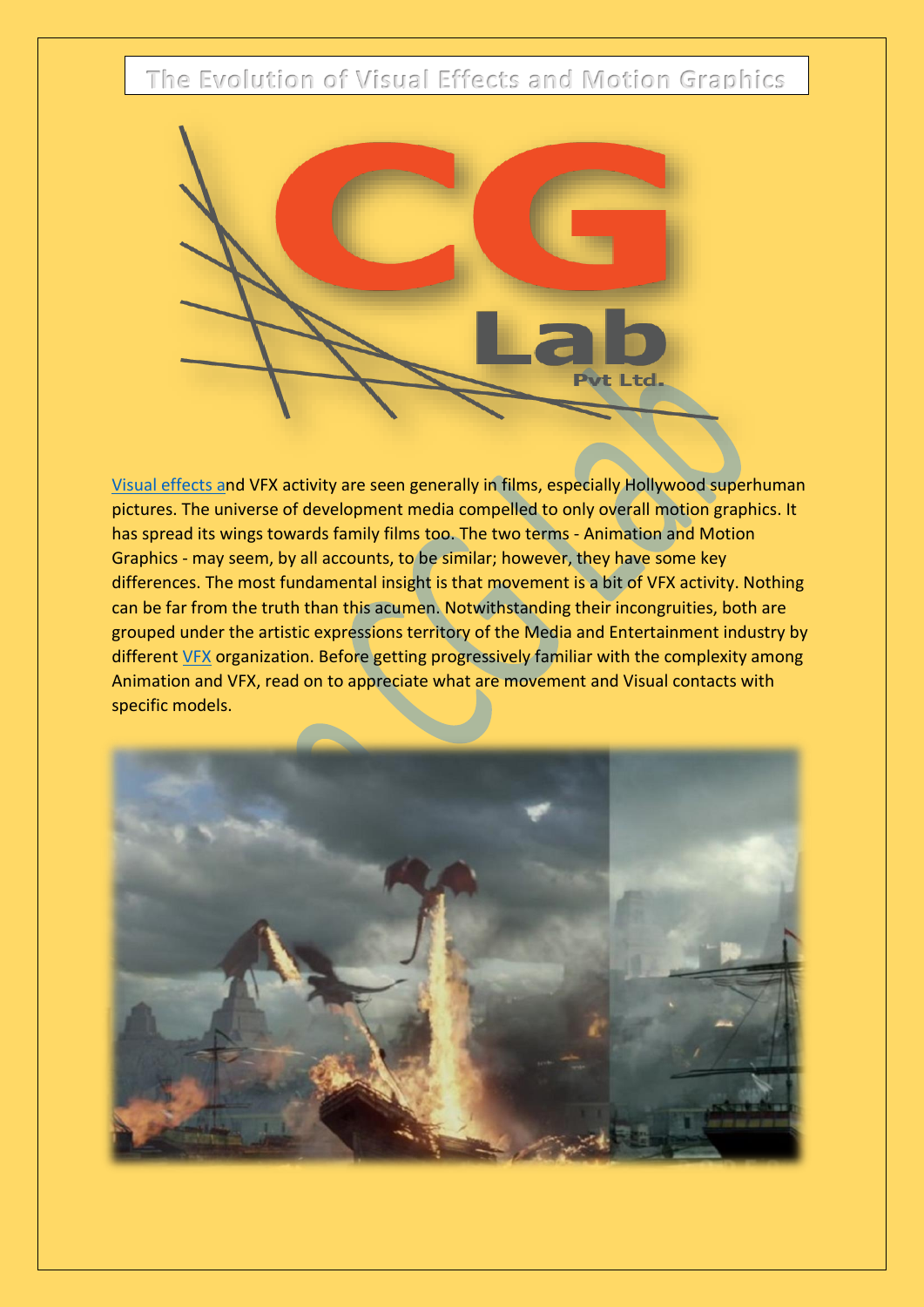## Liveliness:

[Visual effects](https://www.thecglab.com/category/visual-effects/) are the procedure of applying fantasies during [Promotional video](http://www.thecglab.com/about/)  [production](http://www.thecglab.com/about/) on the canvas/depicts/drawings of puppets or individual pictures with the objective that they can move and go about as we find in the activity course of action. Or of course, it is furthermore described as "action is development delineations that are applied to the photographs or frameworks to make characters and development". It uses the modern edge or Compositing administrations and applies vivified or whimsical using PC programming to make it an authentic scene. It might complete by delineating by hand or through a PC or the mix of depicting, and PC made pictures. It requires some speculation to make an image, yet the current cells or edges can be re-used in this technique to save time. Like most works of Compositing, liveliness likewise created from a straightforward stage with a pinch of [Rotoscoping & Chroma Keying.](http://www.thecglab.com/about/) The advancement threw with the start of the program, for instance, Autodesk Maya.

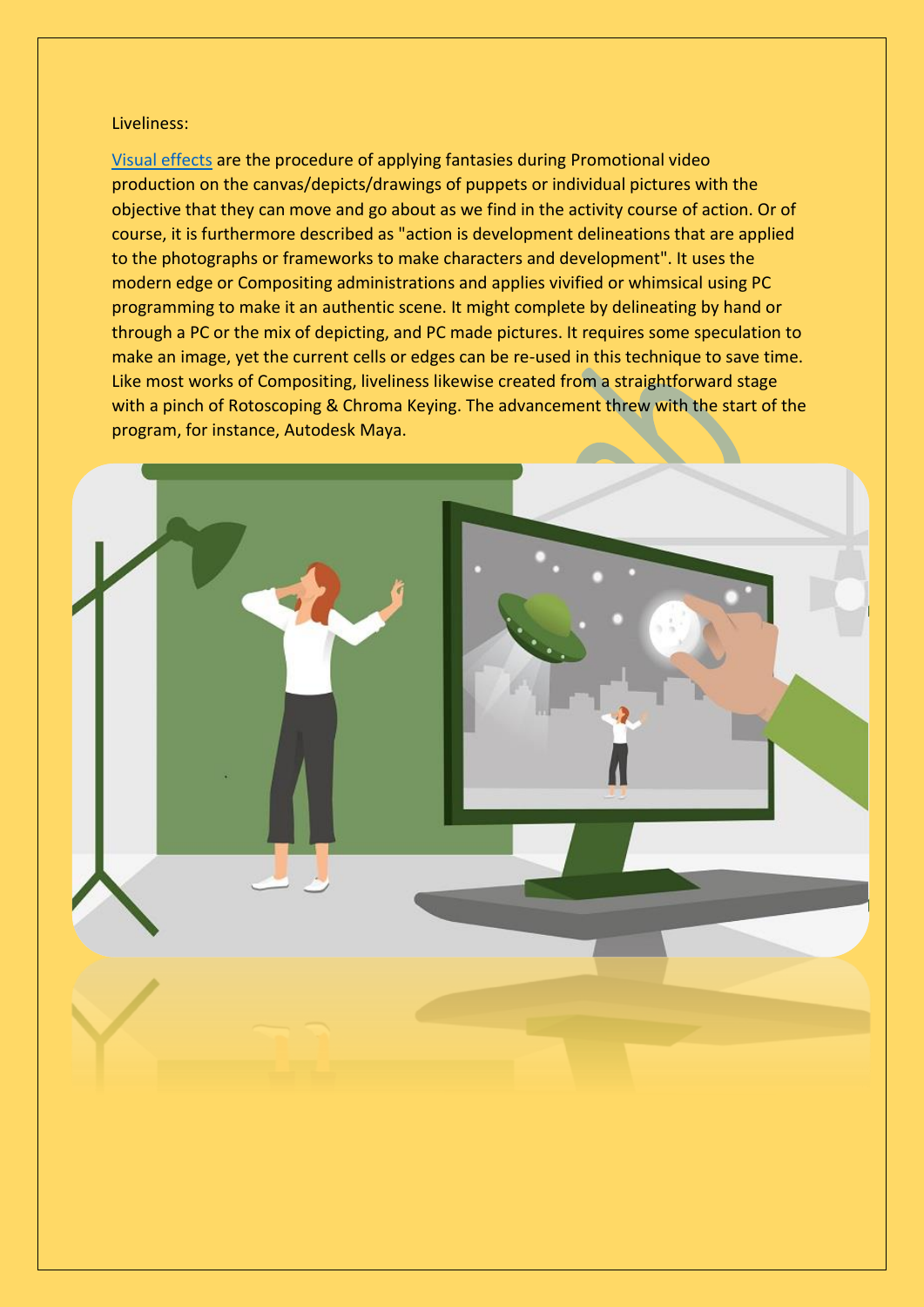## [VFX Animation:](https://www.thecglab.com/tag/vfx/)

[Motion Graphics](http://www.thecglab.com/about/) applied to certified articles, individuals, and scenes/diagrams/film. VFX is the blend of original materials and embellishments that realized to live to the certifiable on the reel. We find in Fast and Furious movie that it was a blend of VFX movement and real articles. Sky replacement, having effects, etc. everything is controlled to make it a live scene, moreover completed on the movement scenes in various motion pictures. In Movie Fast and Furious, in specific stages, the Hero ricochets up the vehicle into the structure which is beyond the realm of imagination in veritable, with VFX liveliness the upgrades were executed to the real person.



## Contact Details: -

Address: - 7190 W Sunset Blvd #7B Los Angeles, CA 90046 US.

Ph. No.: - [+1 \(323\) 325 2120](tel:+1%20(323)%20325%202120)